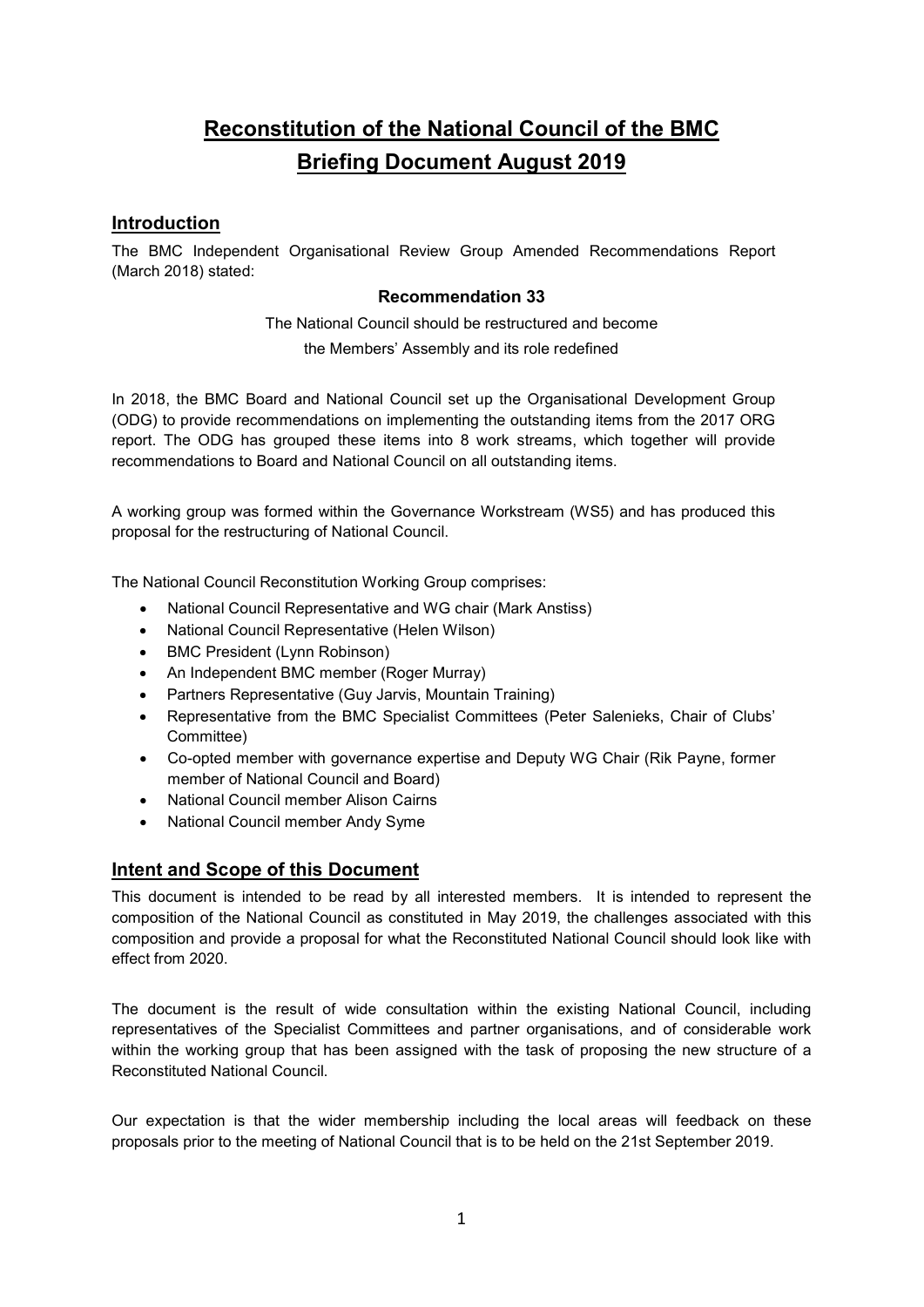The paper can then be updated, incorporating changes that may be required due to membership feedback prior to review by the National Council and the BMC Board.

The scope of this document is limited to the composition of National Council. Proposals on the working practices that may be adopted by the reconstituted body in future have been discussed within the working group but are not considered in detail here.

That is not to say that questions of operability are thought to be unimportant by the working group, but we considered it essential to concentrate on the specific question of the composition of National Council, in order to maintain the focus required to produce the recommendations that follow.

The questions of operability and working practices will be considered by the working group in the months ahead.

Issues to be addressed could include:

- Effective reporting by the Board to National Council including the format and content of written reports
- The sequencing of meetings in relation to those of the Board, Local Areas and other **Constituencies**
- General improvements in working practices so that large meetings of greater than twenty participants are conducted effectively
- How the progress of business and communications between meetings can be conducted effectively (including distributed working and information management supported by use of suitable digital tools)
- The timely setting of agendas and provisions of briefs and papers
- Proactive invitation of irregularly attending observers, when relevant issues are on the agenda
- Effective interaction of the Specialist Committees with National Council throughout the year
- The induction, succession (including knowledge transfer) and expectations of councillors.

The proposals set out below should not be considered in isolation, in fact they are intricately connected with the proposals from Workstream 7 (Clubs and Partners) and Workstream 8 (Membership Engagement). Furthermore, it is recognised that the proposals may be impacted in future by a review of Specialist Committees and Working Groups (ORG Recommendation 36), and research into the benefits of creating sub-groups or subsidiaries to support the BMC's operations and activities in Wales/Cymru (ORG Recommendation 25), and to manage and support competitive activities (ORG Recommendation 24).

# Current State

The BMC is a membership organisation with the vast majority of its income coming from the subscriptions of its members. The purpose of the National Council (as defined in Sections 16 & 17 of the Articles of Association of the BMC dated 16 June 2018) is to act as a representative body of the Members and to consult with the Board, constructively challenge the Board, and to hold the Board to account on the Members' behalf. The Articles of Association also state that at least 60% of the voting members of National Council must be elected, and 60% must be independent of the BMC Board, in order to ensure that the National Council can be representative of the membership and act on their behalf, by independently scrutinising the work of the Board and holding it to account.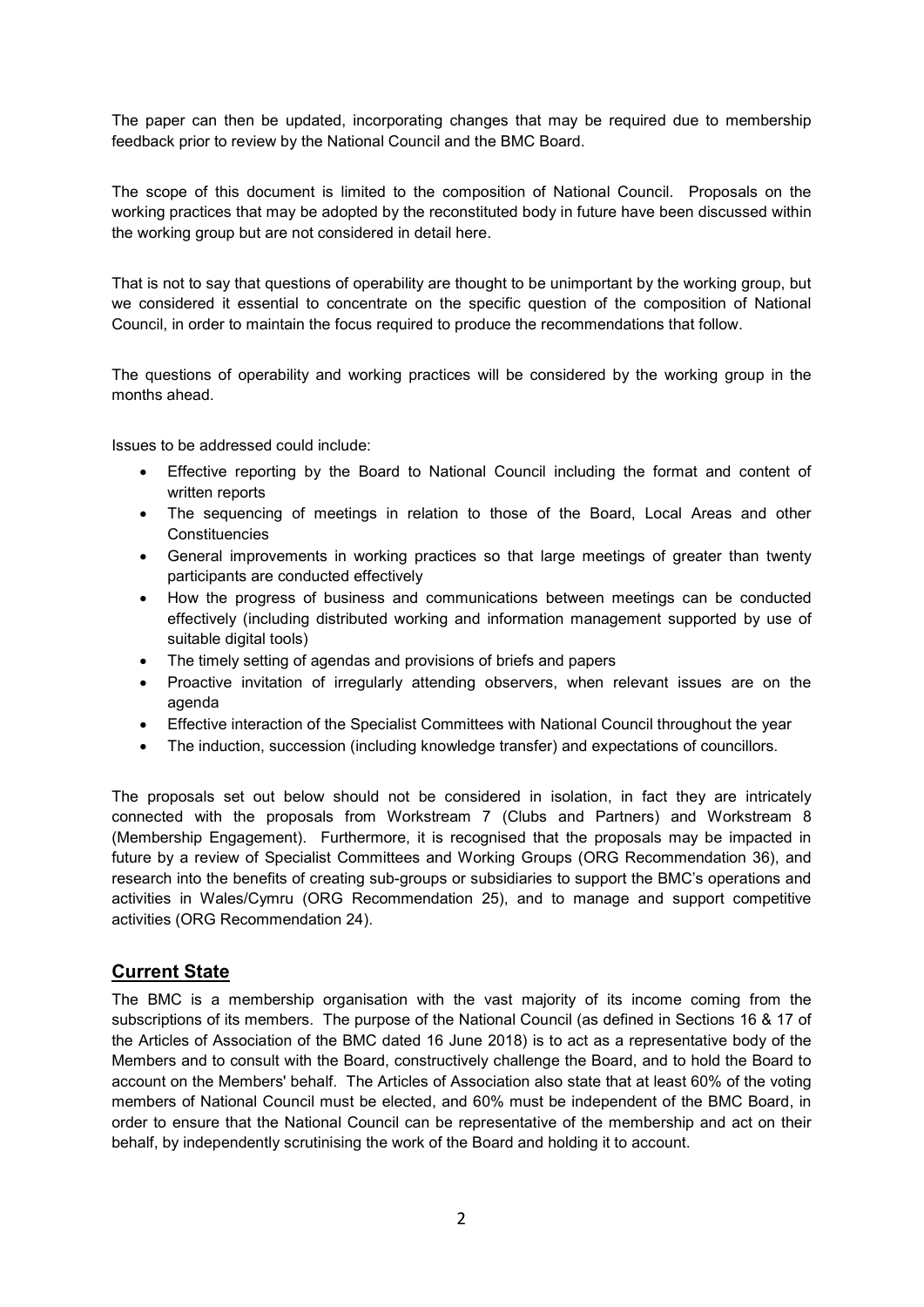In its current state the National Council includes the following groups of Councillors:

| <b>President</b>                |         | 1  | (Also a BMC Director)                                                                                                                                      |
|---------------------------------|---------|----|------------------------------------------------------------------------------------------------------------------------------------------------------------|
| Local<br><b>Representatives</b> | Area 20 |    | (2 per Local Area, 3 of whom are BMC Directors)                                                                                                            |
| <b>Observers</b>                |         | 25 | (non-voting members: includes all Board members, Chairs of<br>Specialist Committees and representatives of organisations<br>who work closely with the BMC) |

At present, all voting members of the National Council are elected by the membership, and 81% are independent of the BMC Board and should be expected to act in the best interests of the members of the BMC, irrespective of the demands that maybe placed upon the Board of the BMC through Legal and Fiduciary Duty and the requirements imposed by Non-departmental Public Bodies (UK government funding agencies) or international organisations.

#### Challenges associated with Current State

Traditionally, people became members of the BMC through joining a mountaineering club. Their involvement with the BMC may have increased when they participated with the meetings and activities of a "Local Area," which would normally be the area in which they live or they may have volunteered for specialist committee roles.

In more recent times, individual membership of the BMC has increased proportionately. There is still a considerable cohort, who are members of the BMC through being members of a mountaineering club (approximately 28% of the membership). In addition, there are considerable numbers of members of the BMC because it is a requirement of undertaking a qualification with Mountain Training (approximately 28% of the membership). There may be many reasons for individual members to join the BMC but two key reasons are supporting an organisation that works on behalf of its members to maintain and improve access and conservation, and the provision of insurance, both third party liability insurance and access to additional paid for services such as travel and life insurance specifically tailored to BMC members. For some members an additional specific reason for joining is to participate in competitive activities administered by the BMC. Much of the foregoing does not assume a strong connection to a Local Area.

In addition, there are a considerable number of members of the BMC (approximately 7000) who, at present, cannot be directly represented within the National Council because they have no link to a Local Area. These members live outside of England & Wales or are members of the armed forces.

In 2018 the Organisational Review Group recognised that the composition of the National Council was not best placed to represent the BMC membership effectively. It suggested that whilst the Councillors representing the Local Areas be retained, they should be complemented by four additional Councillors who represent the membership as a whole.

It is also clear that the members of the BMC hugely value the work of the work of the Specialist Committees and Working Groups and that their contribution to National Council is very important – this is especially true for the work supporting access & conservation and affiliated clubs. In the current structure of the National Council, representatives of the Specialist Committees are observers without a vote.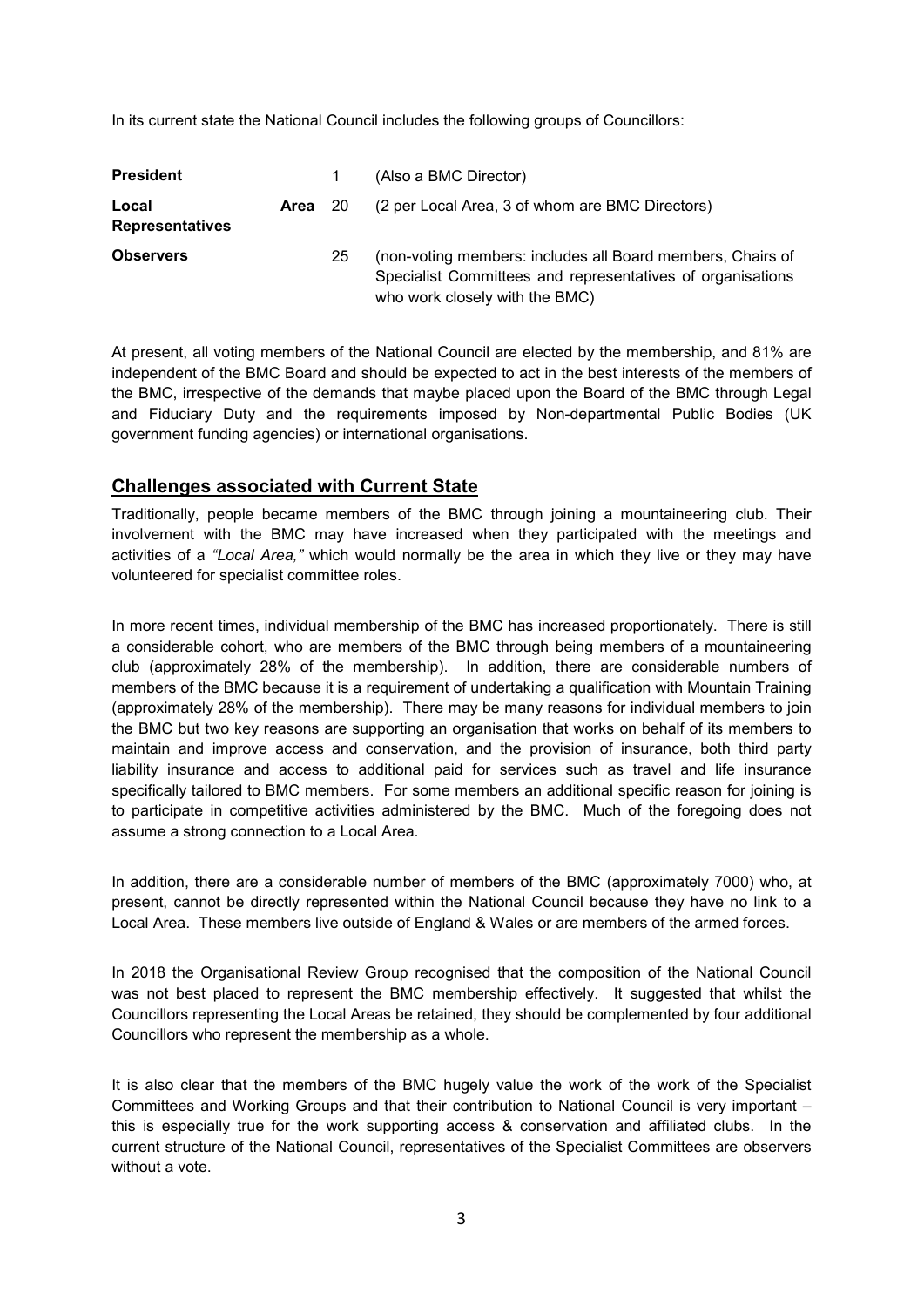# Proposed Future State

During 2019 the working group on Reconstitution of the National Council surveyed the existing Local Area representatives, plus the chairs of each of the Specialist Committees and the Hill Walking Working Group. In addition, during the weekend of the AGM it ran a workshop with the National Councillors and representatives from the Specialist Committees and various partner organisations around key components of what a Reconstituted National Council would look like and how it would work. The working group has extensively reviewed and discussed the feedback. In addition, there has been constructive and coherent communication with the leads of Workstream 7 (Partnerships) and Workstream 8 (Membership Engagement). We have endeavoured to ensure that our proposals are well aligned and a collective position has been reached.

## Constituency Councillors Elected by Local Areas

It is recommended that each Local Area retains a single vote at the Reconstituted National Council – ten votes in total. However, it is also recommended that the Local Areas continue to elect and send two representatives to the Reconstituted National Council in order to maintain continuity and ensure that the views of the membership within their area are represented consistently.

## Additional Constituency Councillors

Given the considerable proportion of members who are members of the BMC through being members of a mountaineering club (approximately 28% of the membership) or are members of the BMC because it is a requirement of undertaking Mountain Training (also approximately 28% of the membership), it is recommended that an additional two Councillors with voting rights, are elected to National Council by these constituencies to represent their interests in these areas. These councillors will be elected to a three-year term, consistent with the election of Local Area representatives. This recommendation also forms part of the proposals made by the clubs and partnership working groups in Workstream 7, and extensive rationale and detail on how this recommendation fits into the broader Workstream 7 proposals has been provided by those groups.

No conclusion has been reached about whether there should be a Constituency Councillor to represent the 7000 members who do not have a link to a local area within England and Wales because they live in other parts of the UK, or overseas, or are serving in the UK armed forces. There is concern that the digital tools for meaningful engagement of any such councillor with the members that they would represent may not be in place in time for the 2020 AGM. However, the working group recommends that National Council gives serious consideration to this idea.

#### Nationally Elected Councillors

It is recommended that four councillors with voting rights, are elected nationally at the AGM by the whole membership to represent them. There is an expectation that these Councillors will represent interests that are aligned with the strategic objectives of the BMC.

The strategic objectives of the organisation may change over time, so it is recommended that these councillors be elected to a three-year term, consistent with the election of local area and additional constituency councillors. The implementation of the proposals from Workstream 8 will improve engagement with the membership, meaning National Council will be better informed of the membership's views and priorities when deciding which particular strategic areas, it wishes to be represented by Nationally Elected Councillors.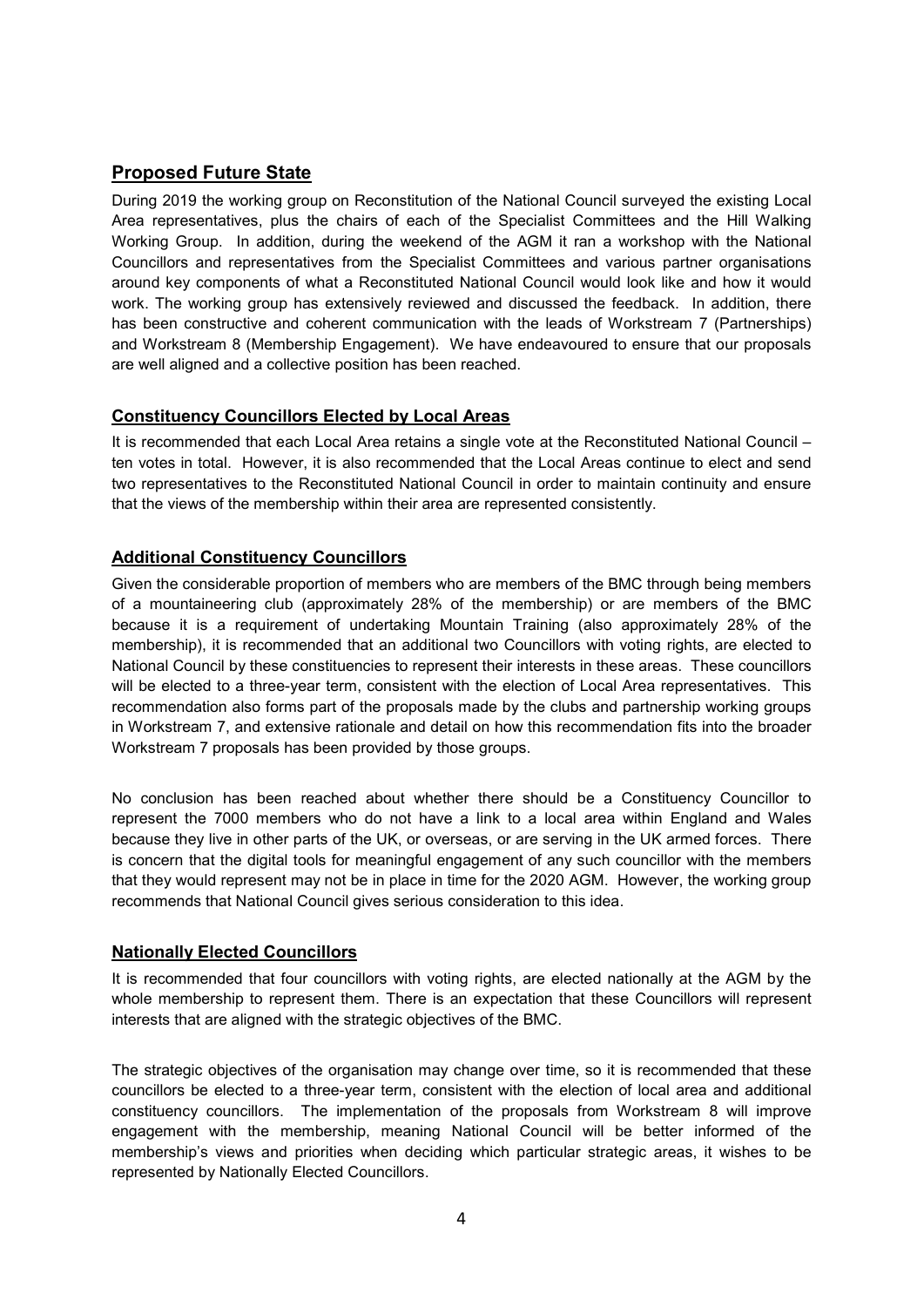Whilst the working group recommends that these Councillors represent interests that are aligned with the strategic objectives of the BMC, the particular choice of strategic areas to be represented by Nationally Elected Councillors is a decision for National Council.

A suggested process for the selection of Nationally Elected Councillors is detailed in Appendix I:

#### Specialist Councillors

Specialist Councillors are people with skills or expertise in specific areas of the BMC's work required by National Council in order to increase its effectiveness. Specialist Councillors, in accordance with the Articles of Association, have a vote on National Council and a term of one year but be eligible for re-election for up to six years.

The partnership working group in Workstream 7 is recommending that National Council request that the Partners Assembly provide a Specialist Councillor to sit on the Reconstituted National Council. The R33 Working Group aligned with this recommendation. It should be noted that the working group does not anticipate the Partners Assembly acting with delegated authority on behalf of the Board. As a consequence, the Specialist Councillor from the assembly would be considered independent of the Board.

The partnership working group in Workstream 7 is also recommending the role of the Access Management Group (AMG) is strengthened in order to lead and focus the work of the BMC across all Access, Environmental and Conservation issues and challenges, and as such their work will continue to be seen to be vital to the interests of the BMC membership. Consequently, it is recommended that National Council request that the Access Management Group (AMG) provide a Specialist Councillor to sit on the Reconstituted National Council.

The clubs working group in Workstream 7 is recommending that National Council request that the Clubs Strategy Group provide a Specialist Councillor to sit on the Reconstituted National Council. The R33 working group agrees fully with this recommendation.

Extensive rationale and detail on how these recommendations fit into the broader Workstream 7 proposals has been provided by the clubs and partnerships workgroups.

Indoor climbing has become a major sport in its own right and now is the typical entry point for young people into many of the various mountaineering activities enjoyed by BMC members. Along with indoor climbing, competition climbing has developed and continues to expand its reach and participation. Competitions are now popular at every level from local events to the Youth Climbing Series to international events that will soon encompass the Olympics. Competitions have huge appeal to youth climbers and the top British competition climbers and paraclimbers are amongst the best in the world.

It is therefore recommended that that National Council request that the Competitions Committee provide a Specialist Councillor to sit on the Reconstituted National Council.

The three Specialist Committees mentioned above, AMG, Clubs Strategy Group and Competitions, report to the Board and may be expected to act with delegated authority on its behalf. Councillors drawn from these committees cannot therefore be considered to be independent of the Board.

It is expected that the Specialist Councillors will be the chairs of the respective bodies from which they are drawn. However, the exact choice of who fills the role will be decided by relevant body.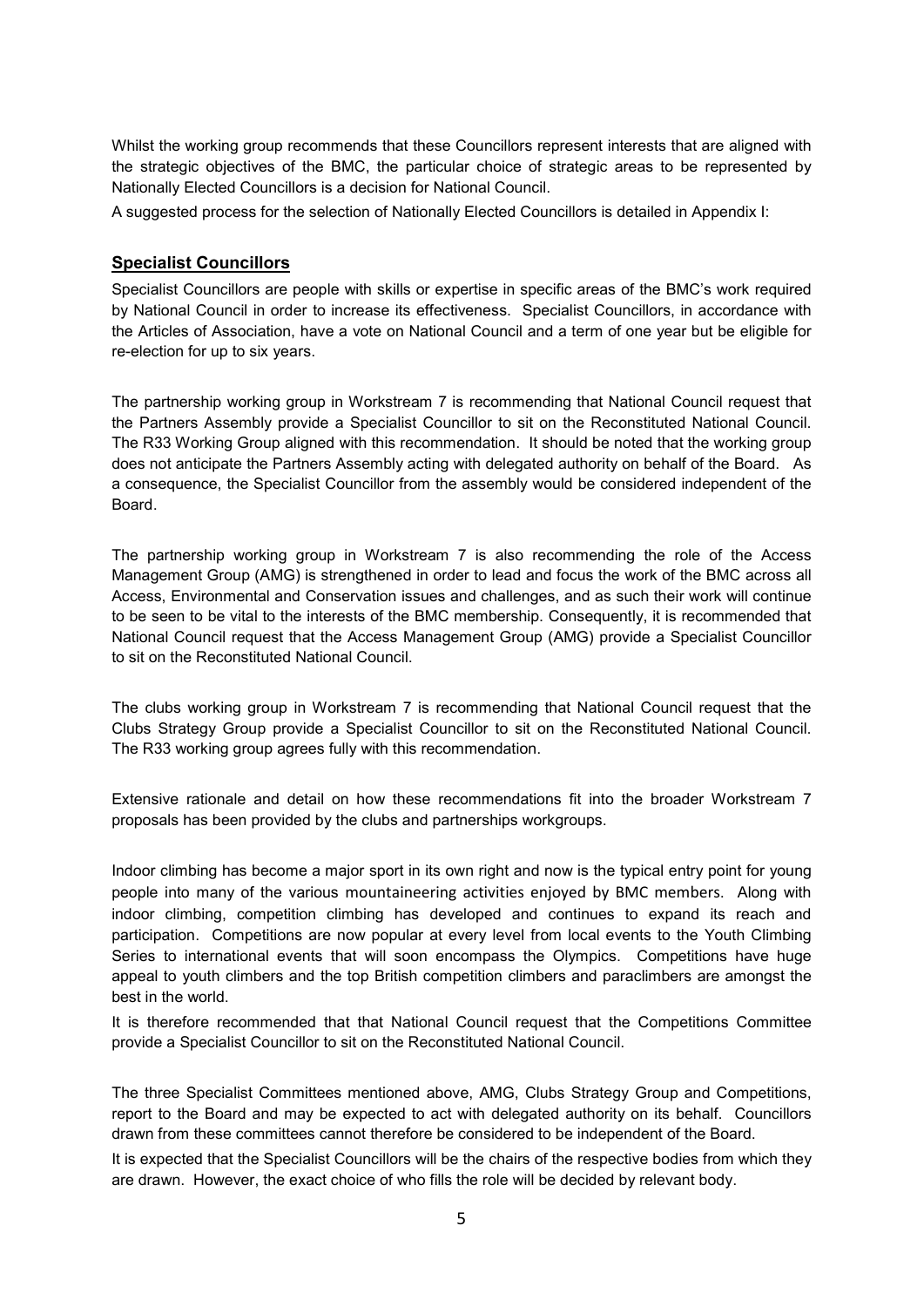#### Additional Specialist Councillors

There is agreement in the working group that when issues or challenges arise that are seen to be relatively short term in nature, of the order of a year or two in duration, and that require skills and knowledge that National Council may lack at that time, the Reconstituted National Council could consider the addition of short term Specialist Councillor(s) who have the required specialist knowledge and skills. It should be noted that Specialist Councillors have a vote on National council. An alternative proposal is outlined below under observers.

#### **Observers**

It is recommended that all current observers on National Council remain at least as paper members, although they would not necessarily be expected to attend routinely. The attendance of observers should be driven by the agenda, with key agenda items set and issues communicated sufficiently far in advance that the invitation, attendance and contribution of observers can be proactive.

There is also the potential to use the role of "Observer" as a way in which individuals could be "Co-Opted" to work on short time-span issues such that the issue can be addressed professionally whilst not needing to offer the voting rights of a full Councillor.

#### Directors, Executives and Staff of the BMC

There was discussion within the working group about the attendance of the CEO at National Council. It is clear that the reporting line of the CEO is to the Board and not to National Council. The link between National Council and the staff / CEO should be through the Board. Consequently, there is agreement in the working group that although the CEO should remain an observer at National Council they would not be expected to attend on a routine basis.

One of the primary roles within National Council of the President and the three members of National Council who are also members of the Board is to provide a link between the two bodies. It is thought that for routine business these councillors and the president will be able to represent the work, decisions and challenges within the BMC that the Board and BMC staff face.

However, it is recognised that there will be times when having members of the Board and/or BMC Staff, including the CEO present at meetings of the Reconstituted National Council will be highly advantageous and subject to the agenda the National Council should be able to request the attendance of specific staff and directors who can enlighten the councillors and improve the debate within the National Council.

A director with experience in accounting and finance would be expected to attend annually in order to guide the National Council through the financials and associated accounts.

An Independent Director could be invited to each meeting of the National Council so that the Independent Directors increase contact with the members and observe the National Council in action. Notwithstanding the requirement for attendance of an independent director to attend to address specific issues there must be a rotation of Independent Directors in attendance.

A Nominated Director could be invited to each meeting of the National Council so that the Nominated Directors increase contact with the members and observe the National Council in action.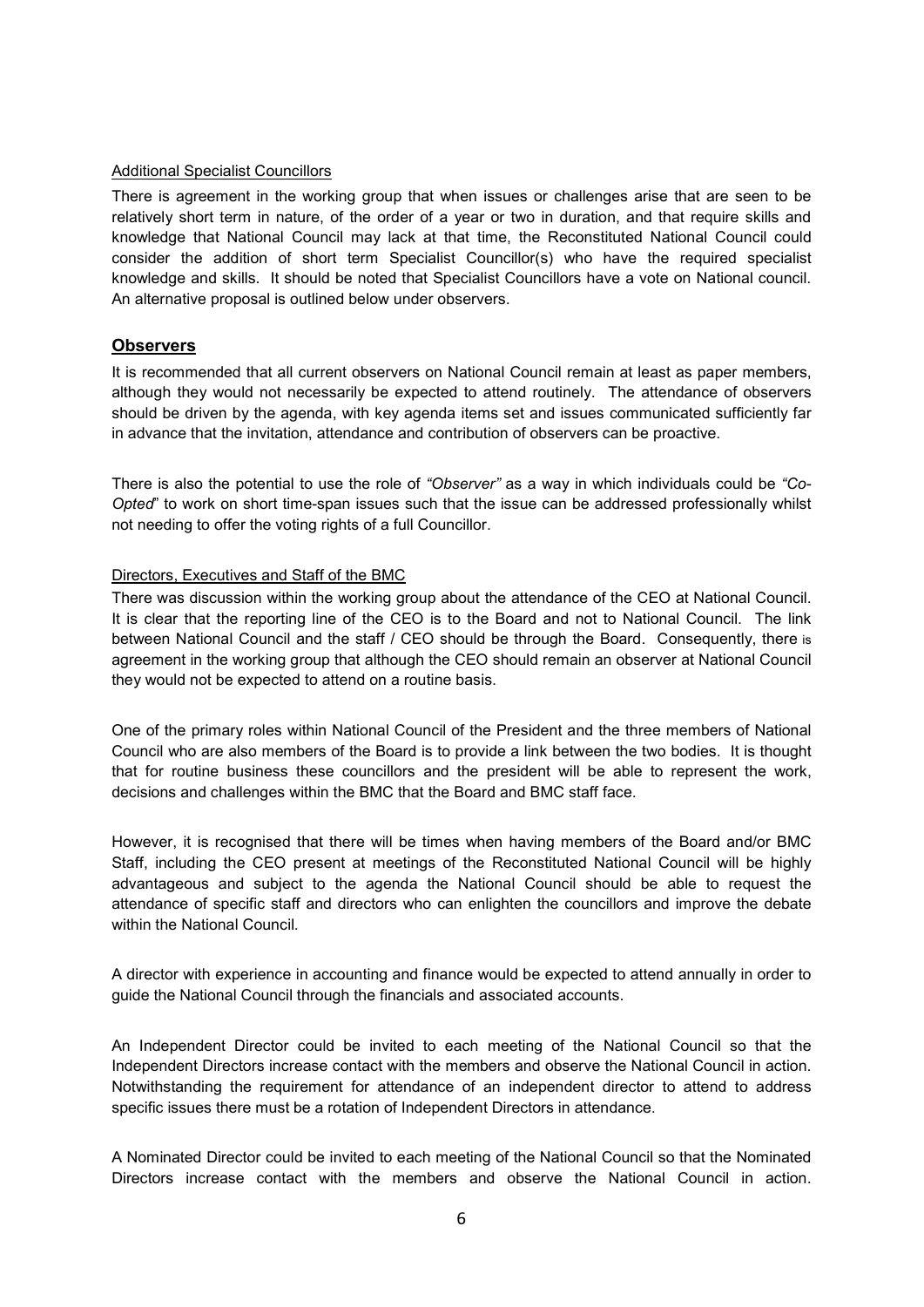Notwithstanding the requirement for attendance of a nominated director to attend to address specific issues there must be a rotation of Nominated Directors in attendance.

#### Representatives of the Specialist Committees.

Although a review of the Specialist Committees is underway and no conclusions or recommendations have yet been made, it is vital that National Council maintains its links with their work. National Council needs and values the contribution of the Specialist Committees and, as mentioned above, it is envisaged that the interaction with the Specialist Committees will be proactive and driven by the agenda. Such an approach will allow council to stay aware of current issues and improve its effectiveness at holding the Board to account. Furthermore, such interaction provides opportunities for the Specialist Committees to increase their links to the membership and improve the effectiveness of their work. The same should be true for interaction with other groups which are often represented on National Council by an "Observer".

# Summary of the Proposed Reconstitution of National Council

In summary, the proposed Reconstituted National Council is as follows:

| <b>Voting Members</b>                                                       |                                                                                                                                                          |
|-----------------------------------------------------------------------------|----------------------------------------------------------------------------------------------------------------------------------------------------------|
| President                                                                   | 1                                                                                                                                                        |
| <b>Constituency Councillors</b>                                             | 22                                                                                                                                                       |
| which are made up of:                                                       |                                                                                                                                                          |
| Area Councillors<br><b>Mountain Training Councillor</b><br>Clubs Councillor | 20 (two from each area will one vote between them)<br>1 (representing MT candidates who are BMC members)<br>1 (representing members of affiliated clubs) |
| <b>Nationally Elected Councillors</b>                                       | 4                                                                                                                                                        |
| <b>Specialist Councillors</b>                                               | 4 (Partners, AMG, Clubs Strategy Group, Competitions)                                                                                                    |
| Non -Voting Members                                                         |                                                                                                                                                          |
| Observers                                                                   | 25 (as now), attendance as required by agenda.                                                                                                           |
|                                                                             | Potential for additional councillor(s) to be "Co-Opted" to<br>work on short time-span issues                                                             |
|                                                                             |                                                                                                                                                          |

In this structure 17 of the 21 (81%) votes on National Council would be held by elected councillors, whilst 14 (67%) votes would be independent of the Board.

# Appointment of Deputy President(s)

The number and shape of the Board of Directors of the BMC represents good governance associated with any company and provides much improved clarity and transparency around the Board of Directors. In the past Vice Presidents formed a significant proportion of the Executive Committee (directors), however, with the reshaping of the Board of Directors the role of the Vice Presidents was deemed to be no longer required.

This decision has had an unintended consequence in providing no designated support for the President (or someone to deputise in unforeseen circumstances) – both in terms of covering the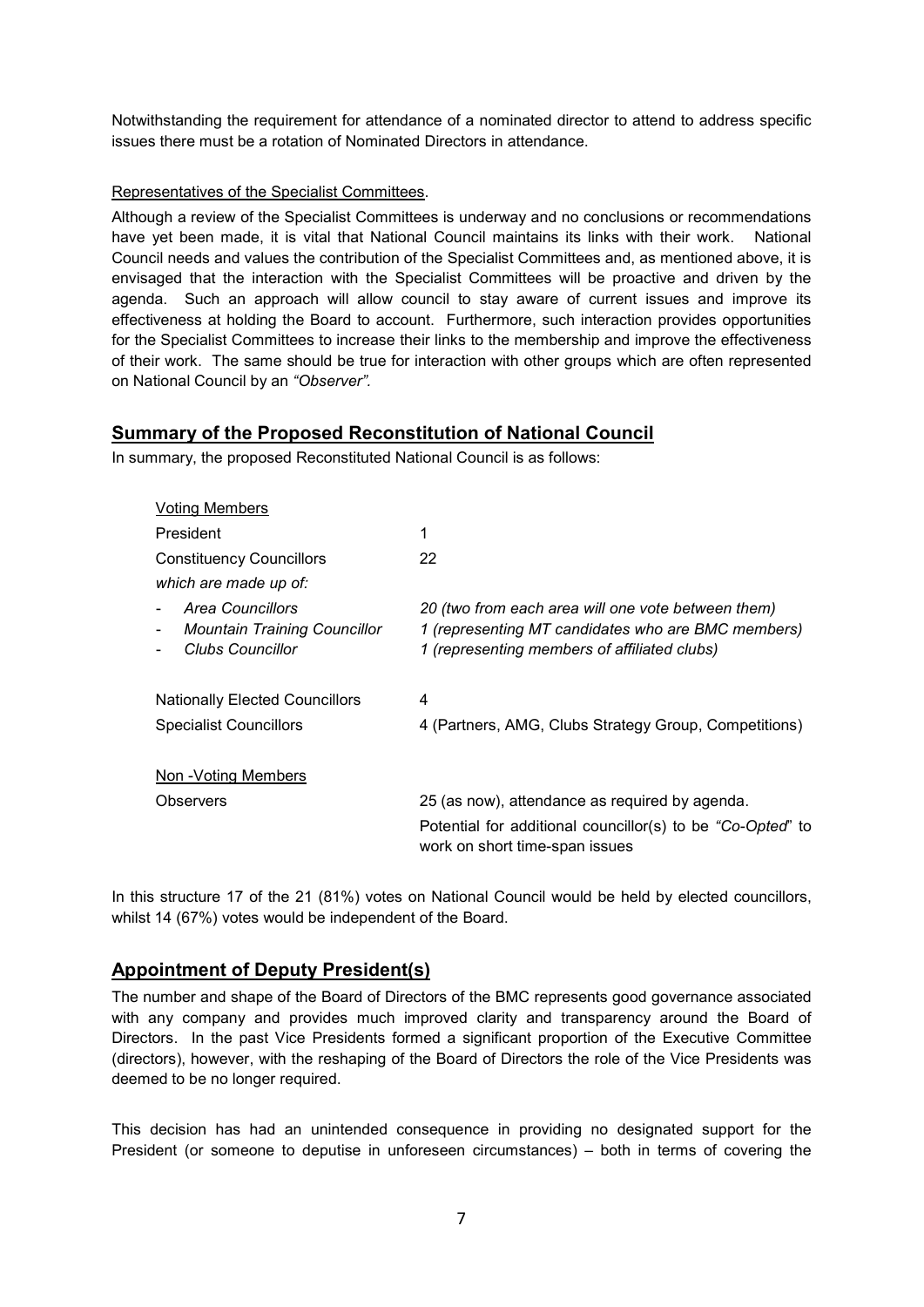sheer volume of work, its geographical spread, and also potentially broadening the skills and capabilities within the leadership of the membership.

Consequently, the working group strongly support that the President has a deputy or deputies.

An issue, identified by the working group and by the ORG, with the election of a Deputy President directly by the membership at the AGM is that they could be seen as a de-facto successor to the President. The role of a deputy to the President is not to be that of a President in waiting, but rather to assist the President in their work, and augment their skills and capabilities. The working group agreed that since the National Council will have a good understanding of the skills and experience required, the expected workload and will be able to make the election after it is known who is in the President's position, it is the body best placed to select a suitable candidate or candidates.

The current articles allow that a single Deputy President can be elected by the National Councillors from within their own number. The working group believes that the current position is a good starting point but also recommends that serious consideration be given to the pros and cons expanding the number of deputy presidents and whether the pool of potential candidates be expanded to beyond voting members of National Council. In any case for the reasons outlined in the preceding paragraph the working group recommends that selection of the deputy president(s) remains a decision for National Council.

# Name of the Reconstituted National Council

The consultations suggested that there is not a great deal of passion around the name of the Reconstituted National Council. However, there is a good case to be made for a name change in order to demonstrate that the composition and role of Reconstituted National Council is substantially different to what has gone before.

The Organisational Review of the BMC recommended that the name of the National Council be changed to "Members Assembly", but there does not appear to be much enthusiasm for this name. During the discussions within the working group an alternative name has been proposed which we believe reflects the role of the body and its place within the structure of the BMC – "Members' Council".

- Members' The body collectively belongs to the membership and acts on its behalf.
	- A better descriptor than 'National' which does little to tell you who it is there to represent.
- **Council** An assembly of persons convened for, deliberation, discussion, consultation or advice. A more specific and relevant noun than 'Assembly'.

The working group recommends that "Members' Council" is the name adopted by the reconstituted body.